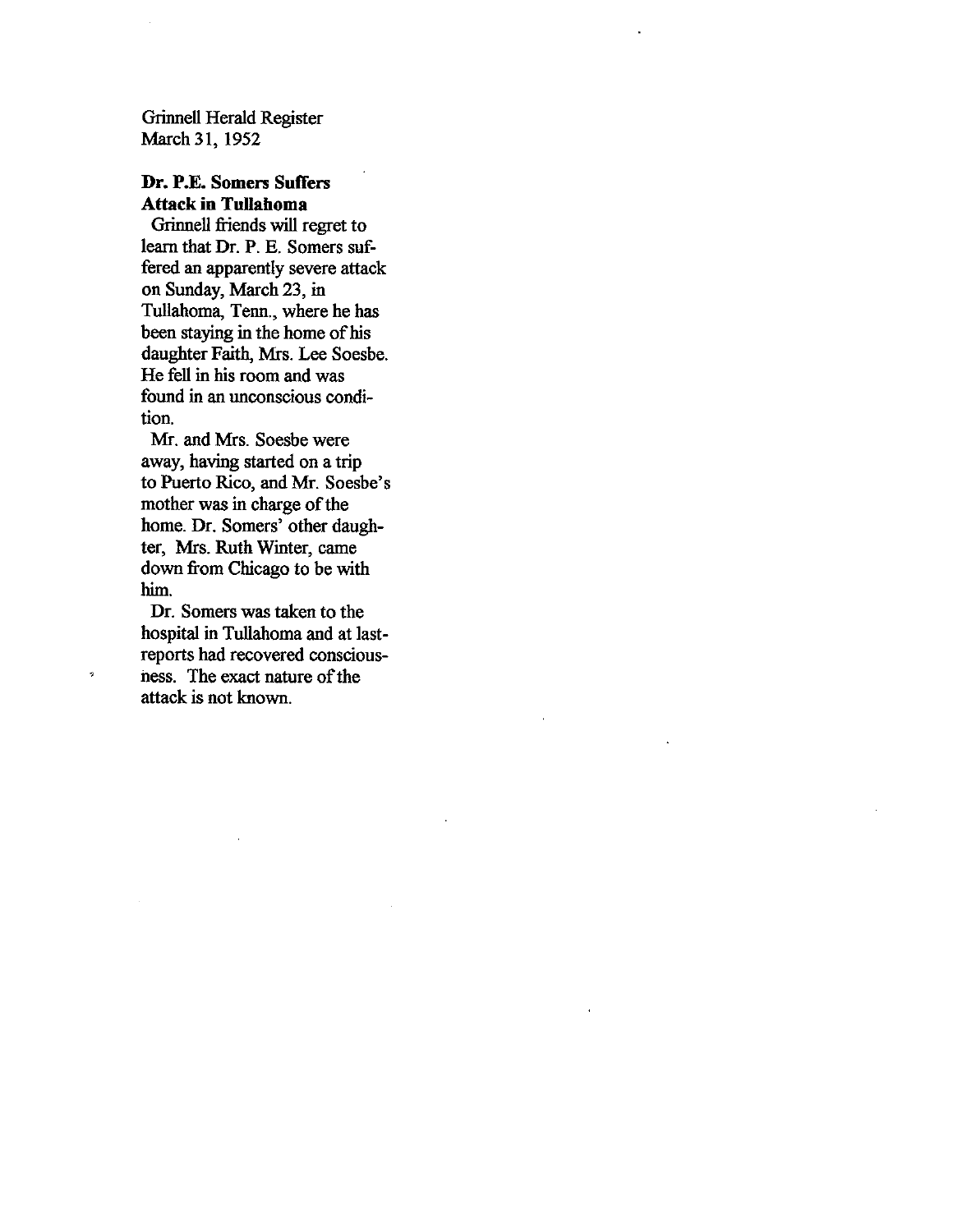Grinnell Herald Register Monday, April 7, 1952

# Dr. Somers Reaches End Of Long Life Physician, Athlete, Good Citizen, is Buried Here Today

[photo, poor quality on microfilm)

Dr. P. B. Somers, longtime Grinnell physician, a moving power in community and church work for many years and one of the fabulous figures figures of Grinnell college athletics, died early Friday morning in a hospital in Tullahoma, Tenn., following a stroke suffered on Monday, March 24. His condition since that time had been critical. Dr. Somers would have passed his 82<sup>nd</sup> birthday on September 9.

#### Funeral Services

Funeral services conducted by Rev. Leland W. Mann, were held this morning at the Congrega tional church with interment in Hazelwood cemetery. Pall bear ers were Dr. S. D. Poter, Carl F. Child, Richard Seeland, 0. L. Duke, Don Cunningham and A. L. Frisbie.

Dr. Somers' connection with Grinnell began in early youth and continued throughout all his active life. He was born in Green Mountain, the son of John Sel kirk Somers and Mary Lockhart Wallace Somers. He graduated from Marshailtown high school in 1889, and immediately entered

the Grinnell college academy, graduating there in 1890. Con tinuing on in college he was granted his A.B. degree in 1894. He graduated from Rush Medical college in 1897, did grad uated work there in 1897-98 and then began the practice in Grin nell which was to continue all through his active life. He was honored with membership in Phi Beta Kappa, national scholastic fraternity, when the Grinnell college chapter was inaugurated.

#### A Happy Marriage

On Nov. 10, 1900, Dr. Somers was united in marriage with Eleanor Morrison, daughter of Mr. and Mrs. D. S. Morrison and a member of a prominent early Grinnell family. Her father was instrumental in the

founding of the glove factory here. The marriage was a happy one until Mrs. Somers passed away in 1939, There are two daughters, Mrs. Ruth Winter of Oak Park, Illinois and Faith, Mrs. Lee Soesbe of Tullahoma, Tenn., and four grandchildren, Sally and Sue Winter, and Ann and Eric Soesbe. Sally Winter is <sup>a</sup> member of the college sen ior class. He is also survived by a sister Florence, Mrs. Albert David Brewer of Kalispell, Mont. A brother H. W. Somers, who served the college for many years in the capacity of busi ness manager, died a few years ago.

#### **College Ties**

relation of the Somers with the college has singularly close. Dr. Somers, H. W. Somers and Mrs. The family been